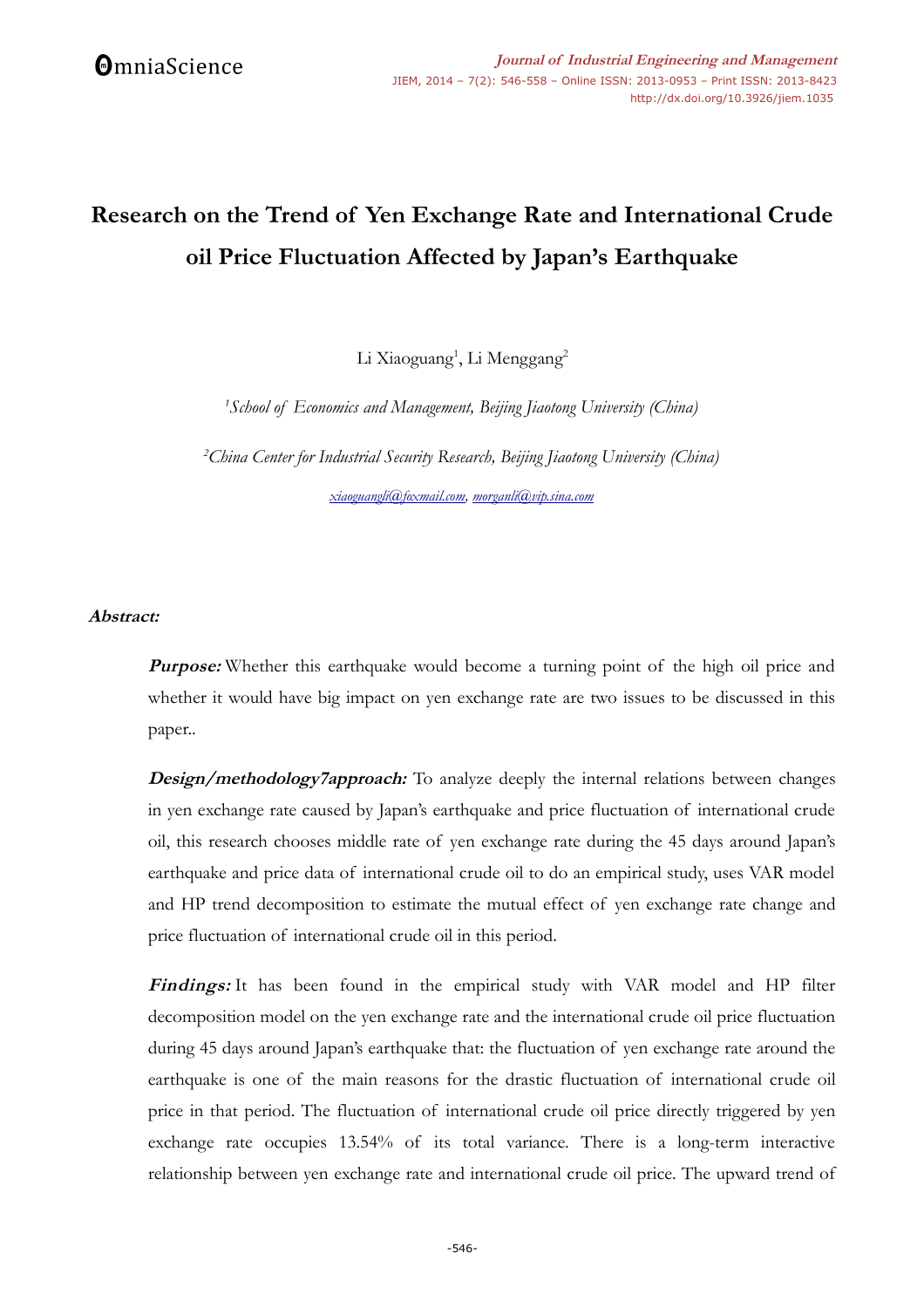international crude oil price after the earthquake was obvious, while yen exchange rate remained relatively stable after the earthquake.

**Originality/value:** As economic globalization goes deeper, the influence of natural disasters on international financial market and world economy will become more and more obvious. It has a great revelatory meaning to studying further each kind of natural disaster's impacts on international financial market and world economics.

**Keywords:** yen exchange rate, international crude oil price, Japan's earthquake

## **1. Introduction**

Since the establishment of Jamaica System, major capitalist countries in the world generally have built the floating exchange rate system. Though U.S. dollar is not the single anchor currency of domestic currency changes of countries in the world since the Bretton Woods System collapsed, it still maintains the function of world currency and up to now still takes the function of major international reserve and international settlement as one of the few hard currencies in the world. Since economies of most countries were in decline with the outbreak of 2007 world financial crisis. Countries took low interest rate or large-scale fiscal stimulus plan one after another. Fed chairman Ben Bernanke et al. continued easy-money policy of Alan Greenspan's period and it led to global flood of liquidity. Prices of international energy and staple commodities climbed and the world economy fell into inflation generally. Low economic growth, high inflation rate and high unemployment rate were the features of macro-economy of most countries in this period. American continuous fiscal stimulus plans made the fiscal deficit of the U.S. federal government increase sharply. The devaluation expectation of dollar emerged and international investors began to look for alternative solutions. Yen and Euro have become the best safe-haven currencies instead of U.S. dollar since the financial crisis. As the financial hegemony of dollar was queried, countries required to reform existing international financial system, substitute the single dollar regime with a basket of currencies to avoid capital loss produced by devaluation of dollar. The prices of international staple commodities and energy began to be pegged to other currencies.

Today economic globalization is accelerated and global collocation of capital and currency has become a trend. With the world financial markets becoming increasingly interdependent, the micro-economic operational status and stability of any country is an essential condition for the stability of global financial market. Japan's earthquake damaged its entity economy seriously and lessened the possibility that Japan's economy accelerated its recovery since the 2007 financial crisis. At the same time the quick backflow of global yen by the influence of Japan's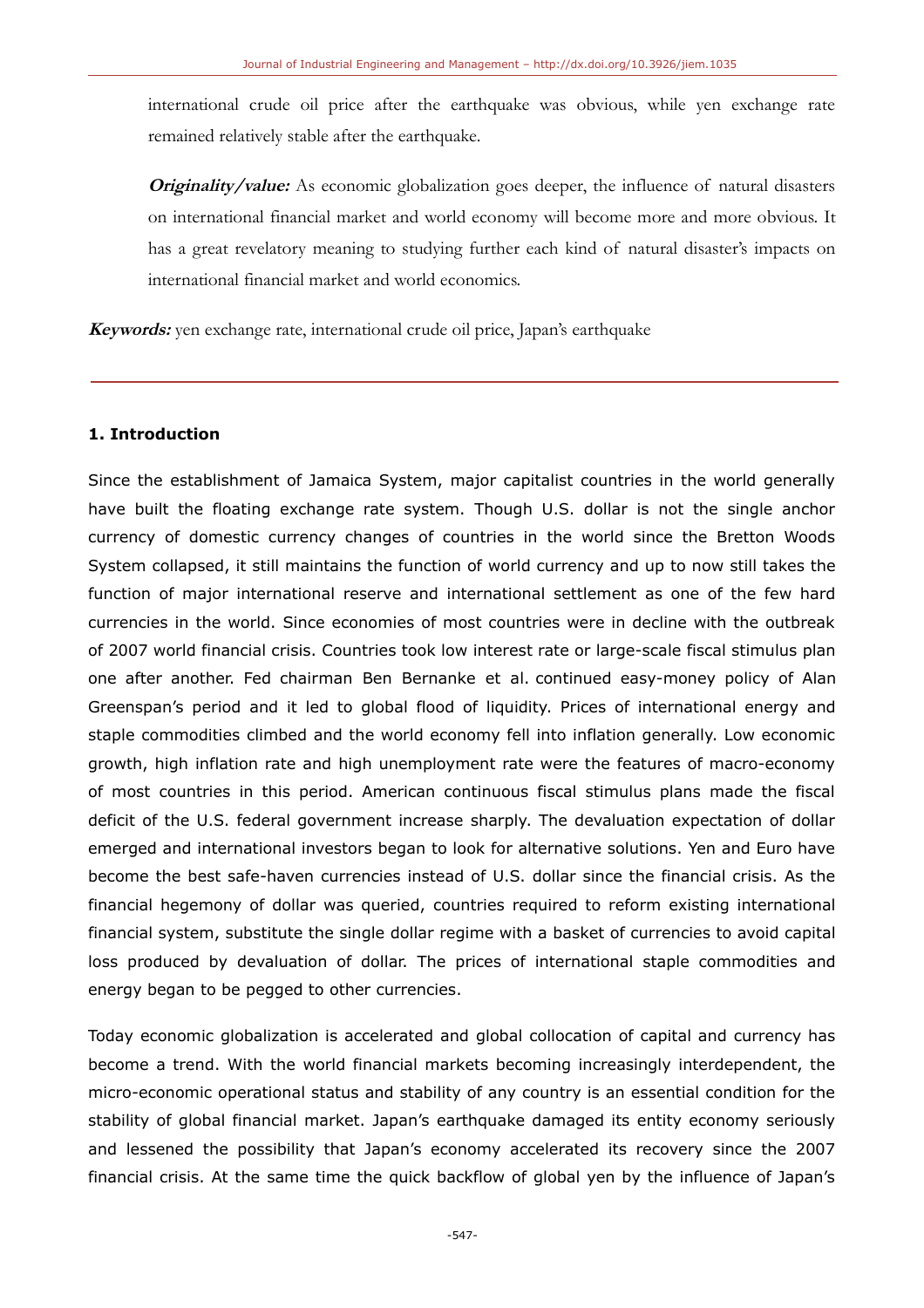earthquake intensified the fluctuation of foreign exchange market. Yen appreciated quickly and international crude oil price was pushed up, which led to the crash of global stock market. To suppress the fluctuation of financial market brought by further quick appreciation of yen, the Group of Seven (G7) announced on March 18 to intervene foreign exchange market jointly. Bank of Japan also carried out large-scale capital injection plan to the market twice continuously. These stabilized the market fluctuations to some extent. Whether this earthquake would become a turning point of the high oil price and whether it would have big impact on yen exchange rate are two issues to be discussed in this paper. To analyze deeply the internal relations between changes in yen exchange rate caused by Japan's earthquake and price fluctuation of international crude oil, this research chooses middle rate of yen exchange rate during the 45 days around Japan's earthquake and price data of international crude oil to do an empirical study, uses VAR model and HP trend decomposition to estimate the mutual effect of yen exchange rate change and price fluctuation of international crude oil in this period, and predicts simply the trend of yen exchange rate and international crude oil price in the short or medium term.

#### **2. Literature Review**

Papers on the influence of natural disasters on economy are rare in the academia. This area grew up in fifties of the last century in the west, and at the beginning, the research only focused on the analysis of estimating the economic loss caused by natural disasters (Zhou, 2009). Brannen (1954) made groundbreaking contributions in this area by studying U.S. Texas catastrophe (Li, 2011). Since 1980, many economists began to put a high value on the medium and long term influence on economy. As an example, Bertrand (1993) proved that most countries' GDP increased by using data of natural disasters and economic growth of developing countries in 1960-1979, and reached an unexpected conclusion that disasters could accelerate economic growth (Benson, 1997). With regard to this conclusion, many economists with different opinions also explored this area and reached many useful conclusions. Benson (1997) ever conducted in-depth research on whether tornadoes and aridity affected Fiji economy by building an econometric regression model, and the result showed that natural disasters would have a long-term negative impact on a country's economy (Nagamatsu, 2002). In the same period, Japanese scholar Nagamatsu Shingo also did much empirical study, and his result was contrary to Benson (1997)'s hypothesis. He believes that the influence of natural disasters on economy should be divided into positive side and negative side. The positive side included recovery requirements, investment multiplier effect and accompanying technological innovation. The negative side referred to damage to capital stock and reduction of production rate, together with the attention paid to the developing stage of each country. The negative effect in developed countries lasted for a shorter time than that in developing countries while

-548-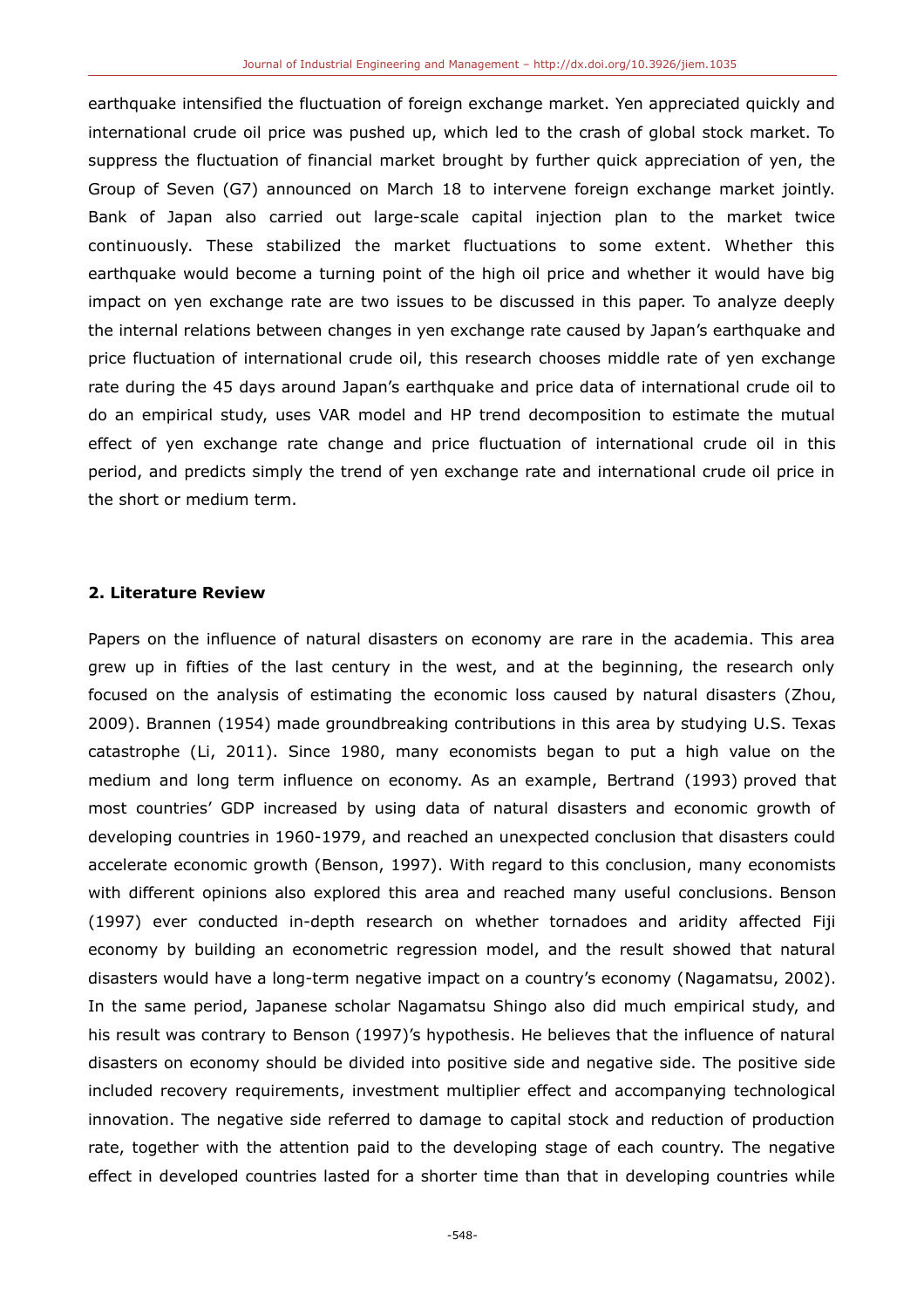the positive effect in developing countries lasted for a longer time than that in developed countries (Yezer, 2000). Later academia did massive studies using data at different time from various countries. The official publishing of the monograph of Disaster Economics marked that this area had formally become one of economic research directions.

## **3. Data Sources and Variables Setting**

This research will use the middle rate data of dollar: yen exchange rate and international crude oil price data in direct quotation. Middle rate data of dollar: yen exchange rate may come from statistical database of State Administration of Foreign Exchange, and the international crude oil price data comes from the weighted result of Brent crude oil price and NYBOT WTI light sweet crude oil price. There are no worldwide norms and standards for measuring international crude oil price in the studies on international crude oil price in the academia. World's major oil consumption and producing countries have a regional unified price of international crude oil considering their own national situation and the reference standards are not the same. Currently the main referential markets worldwide to measure international crude oil price are Brent crude oil market, Dubai crude oil market and New York crude oil market. Considering futures market scale and influence, Brent crude oil market and New York crude oil market would be ranked the first and the second, so this paper chooses international crude oil prices of these two big markets as main references. For convenience, this paper weights Brent crude oil price and New York crude oil futures (WTI) price of every trading day equally to get the final international crude oil price used in this paper. The data is trading data from February 14, 2011 to April 15, 2011 (festival and holiday rejected), which is just one month before and one month after the earthquake, so it's convenient to compare and study the data relationship before and after the earthquake. The trend of yen exchange rate and international crude oil price is as follows:



Figure 1. Chart of middle rate of dollar: yen exchange rate around Japan's earthquake (Data source: State Administration of Foreign Exchange)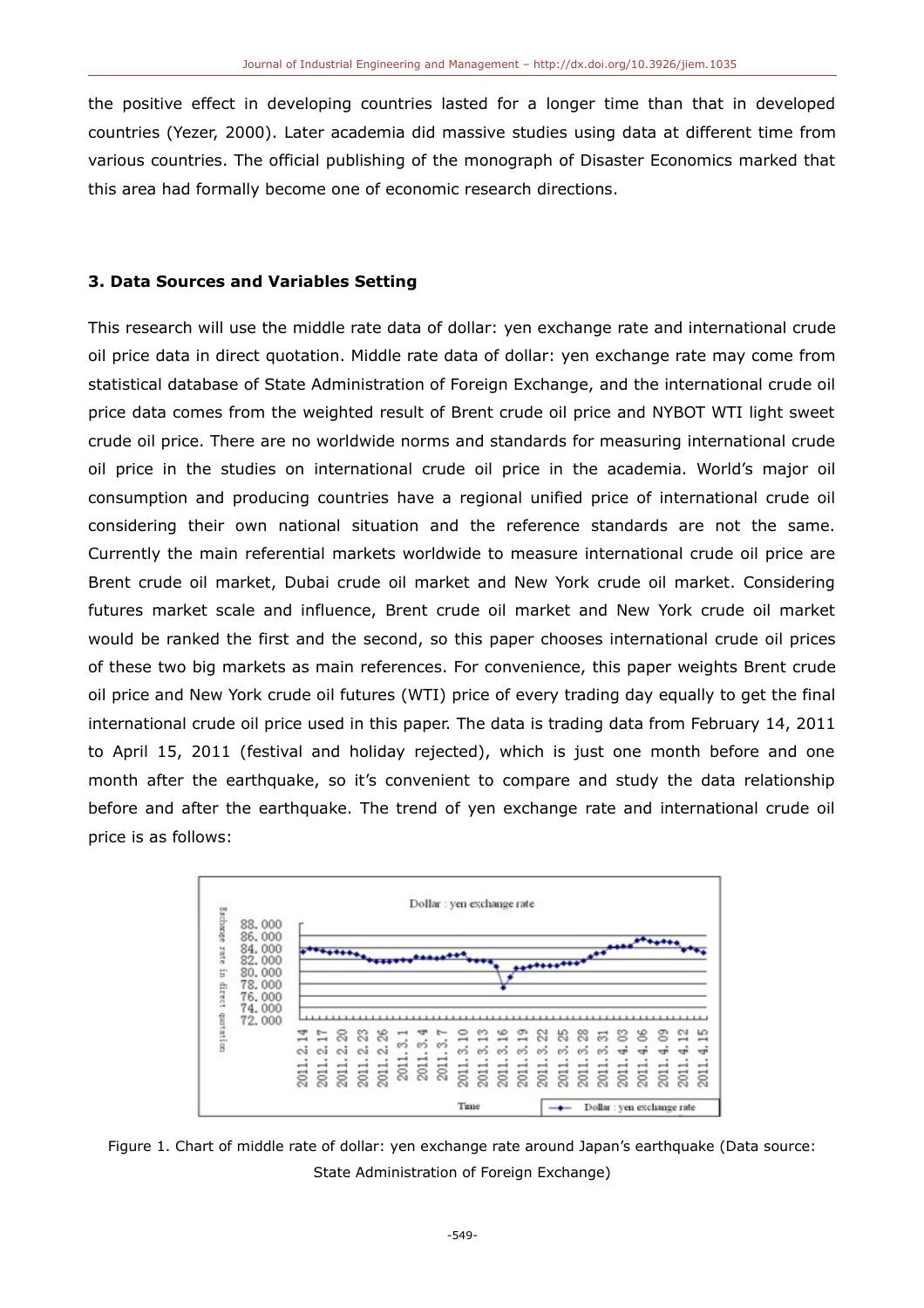

Figure 2. Chart of international crude oil price around Japan's earthquake (Data source: United States Department of Energy: [http://tonto.eia.doe.gov\)](http://tonto.eia.doe.gov/)

The figure above shows: in a period of time before Japan's earthquake, the trend of yen exchange rate in direct quotation is relatively stable, and data is presented as a small shock. The whole trend is that yen rises slowly. From March 11 when the earthquake began, yen exchange rate shocked sharply suddenly and began to fall down, and reached a record low (1 dollar for 77.2 yen) on March 16. The quick and significant appreciation of yen directly intensified the chain reaction of global financial market. World stocks generally fell. Nikkei index saw the maximum drawdown of a single day by 10.55% on March 15. So on March 18, G7 announced to intervene yen jointly by injecting yen to global currency market, buying other currencies back, keeping the supply and demand of yen in balance in foreign exchange markets. Then the trend of yen exchange rate became stable slowly. On the other hand, international crude oil price showed a rising trend all the time. If the time around Japan's earthquake is divided into two stages, international crude oil price rose generally with large fluctuations before the earthquake, while in initial stage after the earthquake, the price fell down, and on March 17 the price rebounded sharply and then kept rising steadily. It could be visually found from the figures that: it seemed that Japan's earthquake had very limited impact on international crude oil price, with an unobvious extent. Only by calculating the change rate of international crude oil price can we found some obvious changes. So it requires further research on the relationship between them.

To study the relationship between yen exchange rate and international crude oil price further, sample variables should be set uniformly. Suppose yen exchange rate variable is RE, Brent crude oil future price variable is OPB, New York crude oil future price variable is OPW, and the international price variable is OP. The descriptive statistical results of each variable are as follows.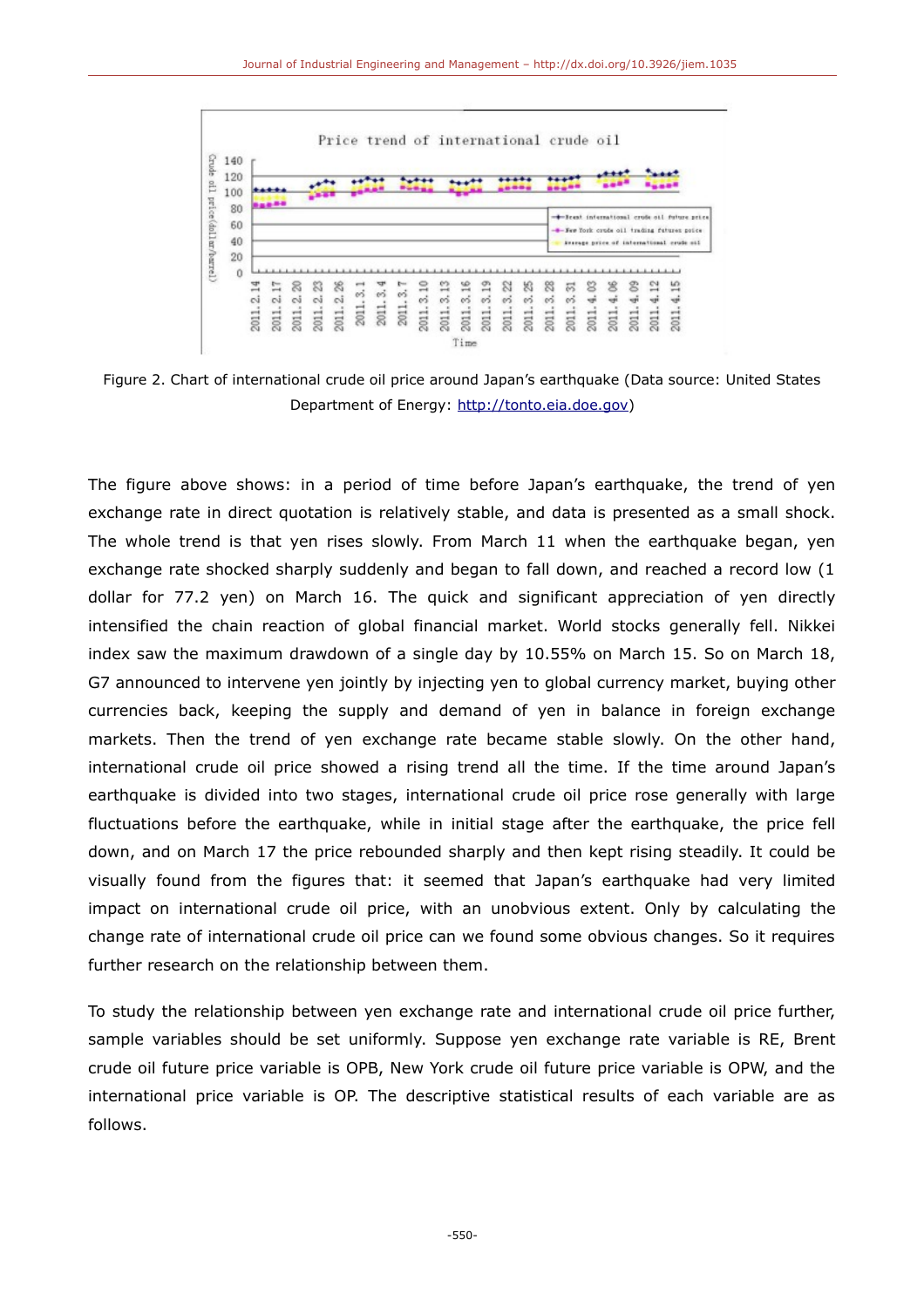| <b>Variable</b> | <b>Maximum</b> | <b>Minimum</b> | <b>Average</b> | <b>Median</b> | <b>Standard</b><br><b>Deviation</b> |
|-----------------|----------------|----------------|----------------|---------------|-------------------------------------|
| <b>RE</b>       | 85.41          | 77.23          | 82.54          | 82.68         | 1.56                                |
| <b>OPB</b>      | 126.46         | 102.20         | 114.70         | 115.19        | 6.33                                |
| <b>OPW</b>      | 112.27         | 83.13          | 101.07         | 103.54        | 7.63                                |
| ΟP              | 119.28         | 92.80          | 107.88         | 109.57        | 6.87                                |

 Table 1. Descriptive statistical table of data variables (Data source: Organized and calculated according to statistical software reviews 6.0)

Following hypotheses are proposed on this basis.

- Hypothesis 1: Change of yen exchange rate in direct quotation and change of international crude oil have a positive correlation- that is when yen appreciates, international crude oil price increases; when yen devaluates, international crude oil price falls.
- Hypothesis 2: The trend of yen exchange rate has influence on the change of international crude oil price, but not the most important factor.
- Hypothesis 3: For the oil resources' strategic position and scarcity, Japan's earthquake won't make the international crude oil price fall continuously and the high oil price will go on.

## **4. Empirical Model and Test**

If the hypothesis above is right, then such conclusion can be drawn: weak dollar compels international investors to choose safe-haven currency again. Yen has become a sovereign currency that performs the functions of world currency and international settlement to replace dollar, to some extent. And as economic globalization goes deeper, the economic stability of each nation-state will impact directly on international financial market stability. Information transfer wouldn't be distorted and expectation factors will play leading roles. To verify whether the above-mentioned hypothesizes are correct, we built vector autoregression model (VAR) between yen exchange rate as well as international crude oil price and HP filter decomposition model between them. EVIEWS6.0 is used to build the model and do relative tests.

## **4.1. Unit Root Test**

For time series data, data stationarity is very important in later model building. Non-stationary series may cause spurious regression in least square parameter estimate, so the impact of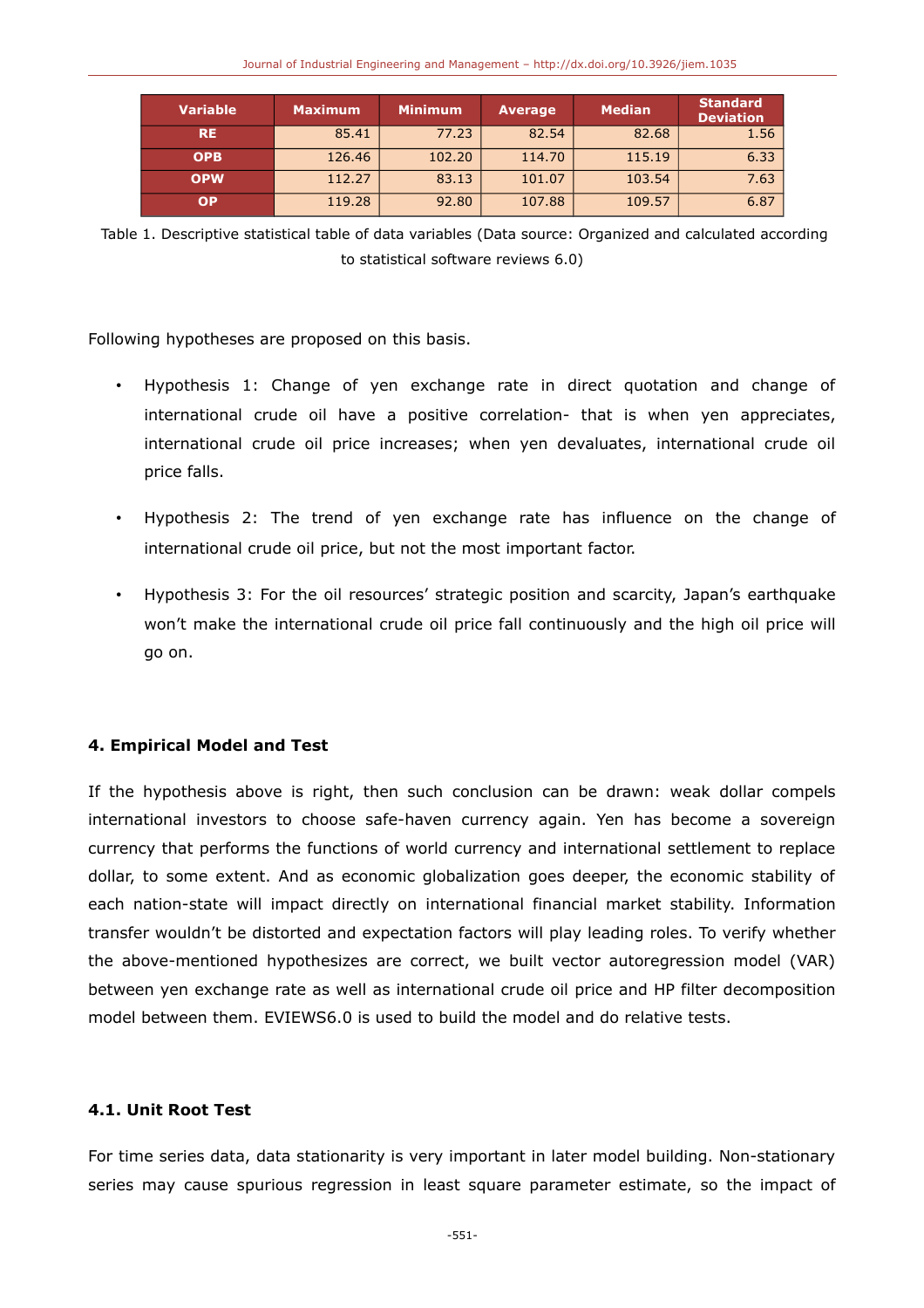change of time on variable should be eliminated. Unit root test can solve this problem by difference sequences. Common unit root tests mainly include ADF test and PP test. Here we choose ADF unit root to do stationary test on yen exchange rate RE and international crude oil price sequence OP.

| <b>Variable</b><br><b>Sequence</b> | Method $(C, T, K)$ | <b>ADF Test Value</b> | <b>5% Critical</b><br><b>Value</b> | <b>Result</b>  |
|------------------------------------|--------------------|-----------------------|------------------------------------|----------------|
| <b>RE</b>                          | (c, 0, 0)          | $-1.72$               | $-2.92$                            | not stationary |
| <b>Ln RE</b>                       | (c, 0, 0)          | $-1.72$               | $-2.92$                            | not stationary |
| $\Delta$ Ln RE                     | 0, 1)<br>(c.       | $-5.98$               | $-2.93$                            | stationary     |
| <b>OP</b>                          | (c, 0, 0)          | $-1.68$               | $-2.92$                            | not stationary |
| Ln OP                              | (0, 0)<br>(c.      | $-1.87$               | $-2.92$                            | not stationary |
| $\Delta$ Ln OP                     | $\mathbf{0}$       | $-5.66$               | $-2.93$                            | stationary     |

Note: (C, T, K) in unit root test present intercept term, trend term and lag intervals for endogenous. Lag intervals for endogenous are determined according to AIC and SC minimum criterion.

Table 2. ADF unit root test chart

From the unit root test we can know that original yen exchange rate sequence and original international crude oil price sequence are both non-stationary sequences, so smooth adjustment should be made. To avoid influence of multicollinearity, this research chooses logarithm sequence of yen exchange rate and international crude oil price for the test. These sequences become stationary after first-order difference, which means there is integrated of order 1 relationship between them.

## **4.2. Determination of VAR Lag Model Order P**

A condition for building VAR model is to know lag structure among each variable. Lag structure of VAR (P) can be determined by minimum criterion of Akaike information criterion (AIC) and Schwarz criterion (SC). 6 order lag is chosen for the test so as not to lose many degrees of freedom of the samples. Test results are as follows:

| Lag order | LogL   | <b>LR</b>  | FPE.         | AIC        | <b>SC</b>  | <b>HO</b>  |
|-----------|--------|------------|--------------|------------|------------|------------|
|           | 178.59 | <b>NA</b>  | 4.00e-07     | $-9.06$    | $-8.97$    | $-9.02$    |
|           | 239.84 | $113.08**$ | 2.12e-08     | $-11.99$   | $-11.74**$ | $-11.90**$ |
|           | 244.50 | 8.131      | $2.06e-08**$ | $-12.03**$ | $-11.60$   | $-11.87$   |
| з         | 246.31 | 2.97       | 2.31e-08     | $-11.91$   | $-11.31$   | $-11.70$   |
| 4         | 247.53 | 1.88       | 2.69e-08     | $-11.77$   | $-11.00$   | $-11.49$   |
| 5         | 248.22 | 0.98       | $3.24e-08$   | $-11.60$   | $-10.66$   | $-11.26$   |
|           | 250.01 | 2.38       | 3.71e-08     | $-11.49$   | $-10.38$   | $-11.09$   |

Note: \*\* means the lag order determined by minimum criterion

Table 3. Test table of VAR lag model order P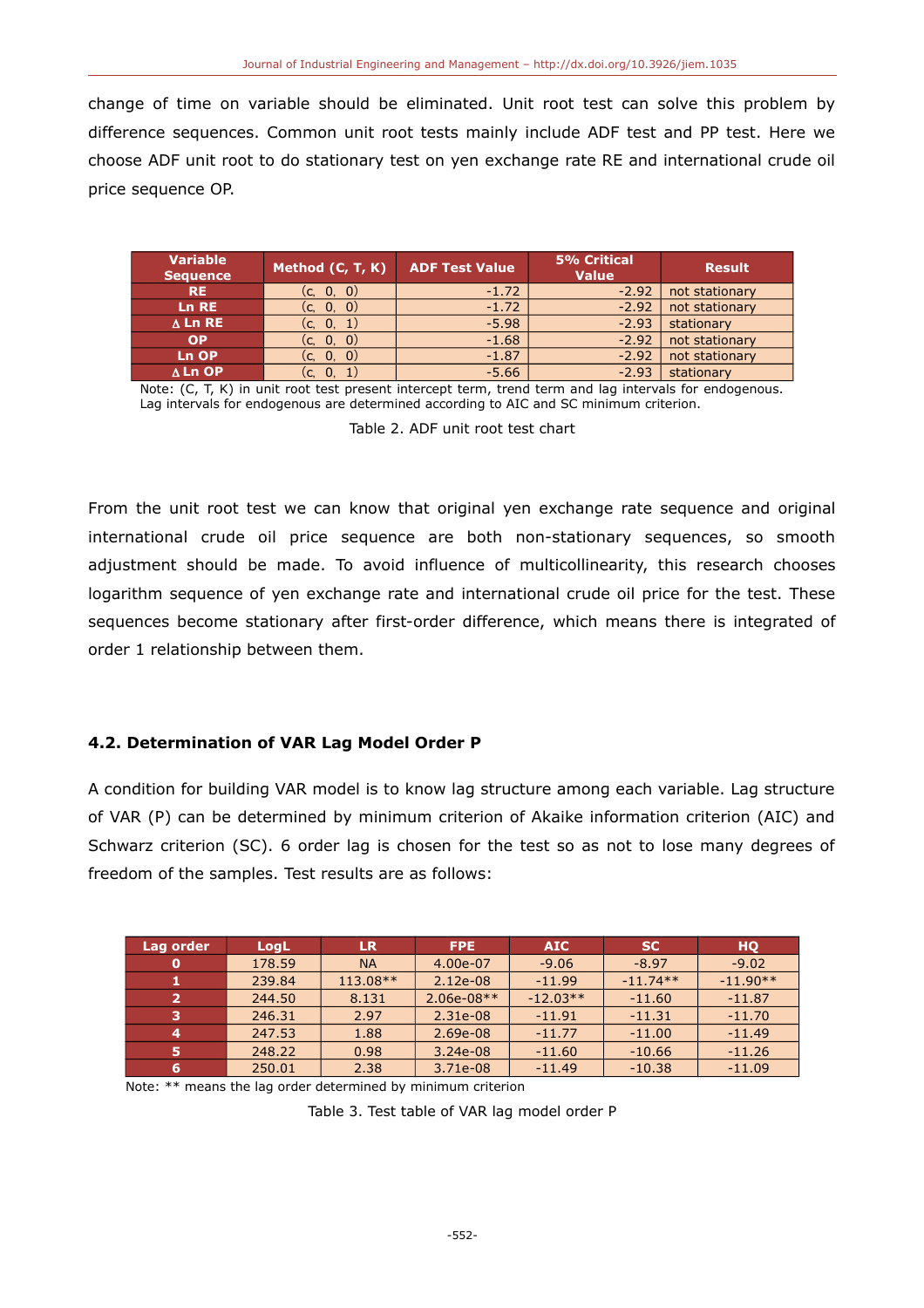The above table shows that the lag order determined by minimum criterion of likelihood ratio test (LR), final prediction error (FPE), Akaike information criterion (AIC), Schwarz criterion (SC) is 2. So we can build VAR (2) model between yen exchange rate (LnRE) and international crude oil price (LnOP). The model is as follows:

$$
LnRE_{t} = 0.912LnRE_{t-1} - 0.077LNE_{t-2} + 0.213 * LnOP_{t-1} - 0.184LnOP_{t-2} + 0.59
$$
  
\nsign: (positive) (negative) (positive) (negative)  
\nLnOP<sub>t</sub> = -0.225LnRE\_{t-1} + 0.248LnRE\_{t-2} + 1.06LnOP\_{t-1} - 0.134LnOP\_{t-2} + 0.271  
\nsign: (negative) (positive) (positive) (negative)

From VAR (2) model we can judge preliminarily: the fluctuation of yen exchange rate seems to be caused by changes in itself. The consistency between fluctuation sign of yen exchange rate and fluctuation sign of international crude oil price is not obvious, so the truth of the abovementioned hypotheses cannot be judged only by the model result. Further research is needed

#### **4.3. Impulse Response Function**

From the impulse response result, fluctuations of yen exchange rate are mainly determined by early trend of yen exchange rate, which shows that yen exchange rate is sticky price and exists for a long time. Fluctuations of international crude oil price have little effect on the trend of yen exchange rate and the exchange rate maintains stable basically. As for international crude oil price, early trend of crude oil price and fluctuations of yen exchange rate both have big impacts on current international crude oil price. The impact of yen exchange rate on international crude oil price continues for a long time. Early price of international crude oil price has big impact on the current one. But considering the absolute amplitude, the impact of yen exchange rate fluctuations on the international crude oil price is much bigger than that of early crude oil price on current price. At the same time the results find that both impact mainly by fluctuations of yen exchange rate and the impact mainly by fluctuations of international crude oil price have consistent positive effect. This result preliminarily verifies the reasonability of hypothesis 1 aforementioned.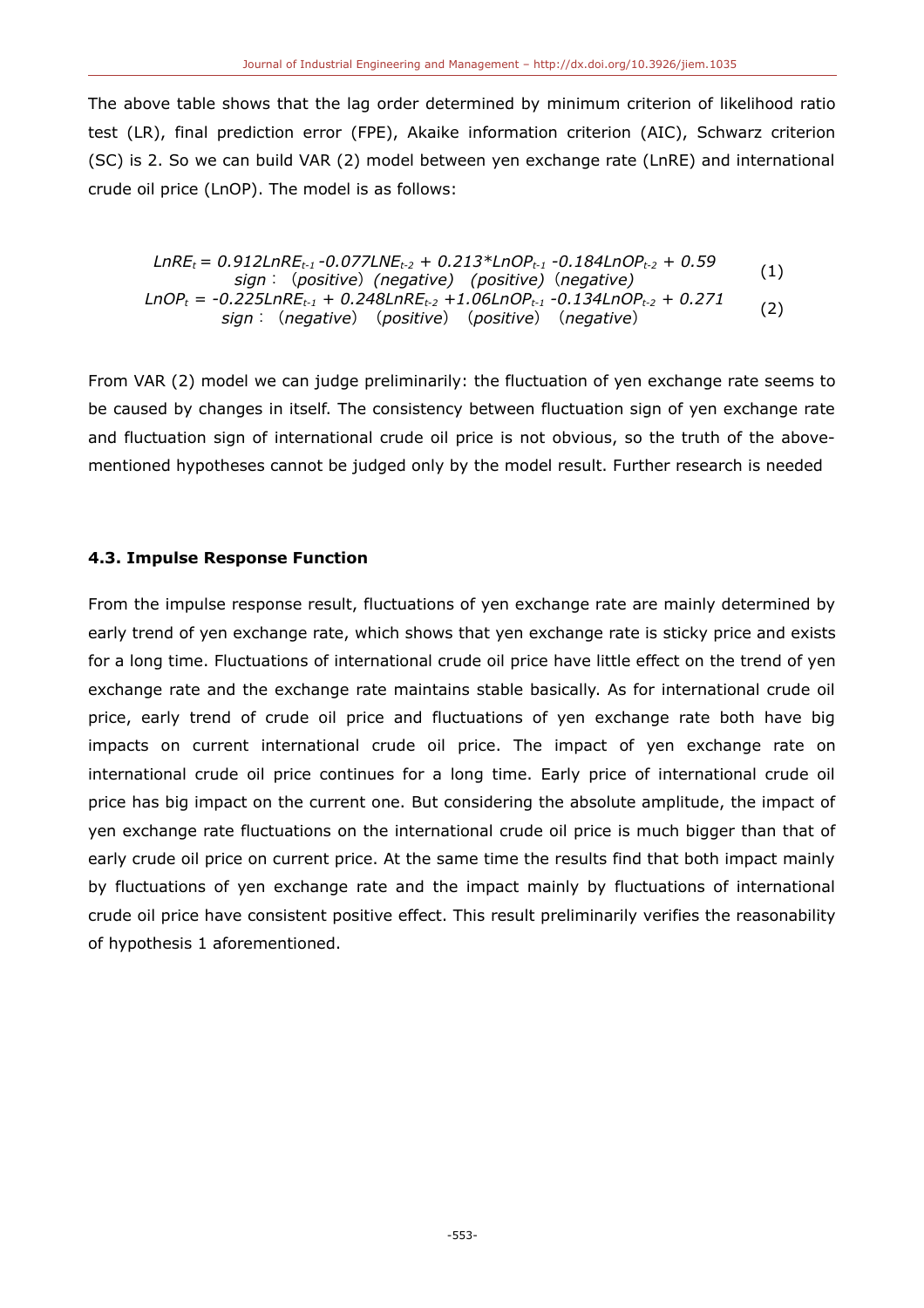

Figure 3. Impulse response diagram of yen exchange rate and international crude oil price fluctuations

## **4.4. Variance Decomposition**

The above-mentioned impulse response function can only show simply impact of fluctuation of yen exchange rate and international crude oil price on themselves or the other, but cannot give a quantitative amplitude index of the impact. So we can analysis the contribution degree of the mutual influence of yen exchange rate changes and international crude oil price fluctuations through variance decomposition, and give an indicator of the impact importance measured by deviation. [3] Results of Variance decomposition on VAR (2) model are as follows:



Figure 4. Schematic diagram of variance decomposition of yen exchange rate changes and international crude oil price fluctuations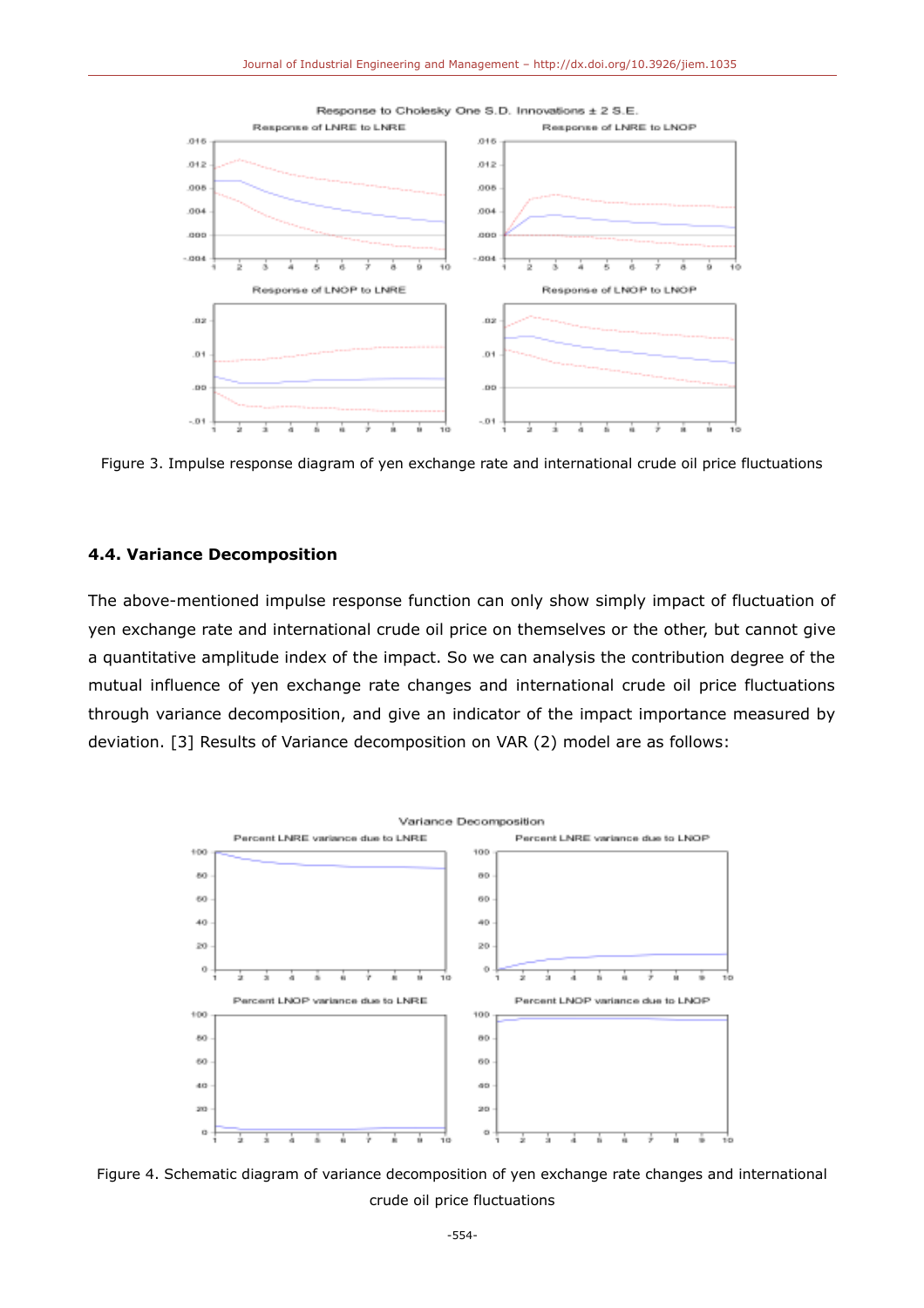Results of variance decomposition show that: in the influencing factors of international crude oil price fluctuation, the factor of yen exchange rate is 13.54% of all influencing factors at the maximum, which shows that the trend of yen exchange rate around Japan's earthquake really has great influence on fluctuations of international crude oil price. But the author thinks, the fact that deviation percent is only 13.54% means there are more factors influencing international crude oil price, yen exchange rate is only one of the major factors. This result verifies that the hypothesis 2 is true. And the result also finds that the fluctuation of yen exchange rate caused by fluctuations of international crude oil price is only 4.5% of the whole fluctuation deviation in that period. Changes of international crude oil price have little influence on the trend of yen exchange rate.

## **4.5. HP Filter Trend Analysis**

The above-mentioned 2 hypotheses are verified. But this research pays more attention to the short and medium term trend of yen exchange rate and international crude oil price after Japan's earthquake. This problem cannot be solved perfectly by VAR (2) model. So we make simple prediction on the trend yen exchange rate and international crude oil price in this period and afterwards by using HP filter trend decomposition model. HP (Hodrick-Prescott) filter method was first proposed by Hodrick and Prescott (1980) to distinguish the trend component and volatility component in economic time series variable, and to study and judge the short and medium term trend of the sequence. Suppose yen exchange rate *REt* in this research, the economic time series is to be studied, then we get the following result from HP filter

$$
RE_t = RE_t^T + RE_t^C \tag{3}
$$

Among them:  $RE_t^{\mathcal{T}}$  is the trend component of yen exchange rate;  $Re_t^c$  is volatility component (error component) of yen exchange rate.

Using this theorem we carry out HP filter decomposition on yen exchange rate series and international crude oil price series around Japan's earthquake. Results are as follows: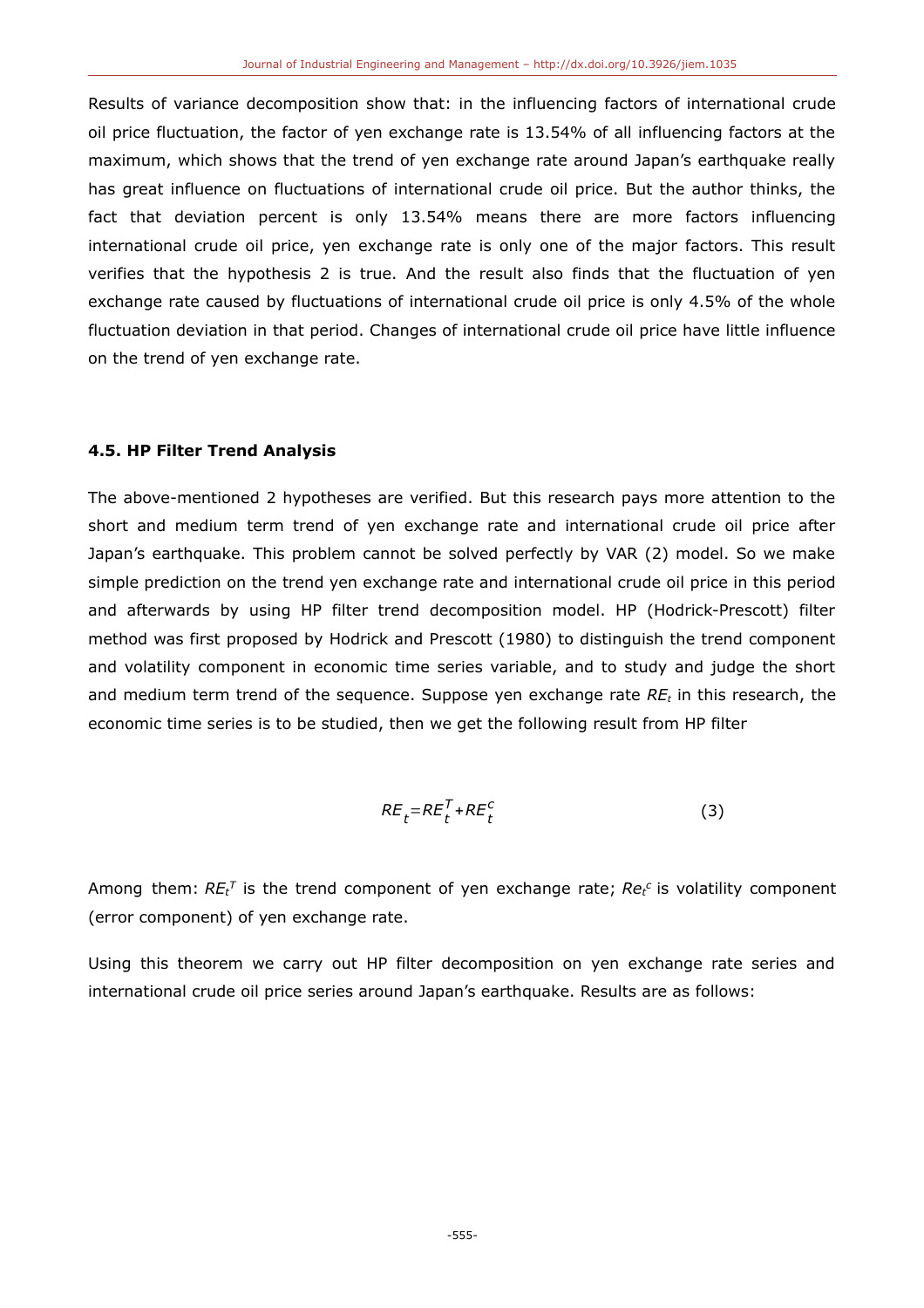

Figure 5. HP filter trend decomposition results of the trends of yen exchange rate and international crude oil price

The decomposition results show: in short and medium term, yen exchange rate will keep stable and appreciate slowly, but there is target zone for the exchange rate fluctuation. The trend component of yen exchange rate fluctuation basically stays around 1 dollar to 83 yen, and won't fluctuate sharply in the medium term. The real exchange rate fluctuations of yen are caused mainly by the volatility component and it is basically consistent with real fluctuating amplitude of yen market. There is a close relation of linkage of the two. As for the international crude oil price, its real price fluctuation is caused jointly by trend component and volatility component. If the influence of volatility component is ignored, the international crude oil price still has a big appreciation space in the short and medium term. There is upward pressure for international crude oil price and exceeding 120 dollar/barrel is the short term trend. The volatility component firstly synchronizes with the real crude oil price and then deviates from it. Regarding the consistency, the two have the trends in the same direction, but there is a gradually expanding gap between the volatility component and the real market price. The expanding gap means the relationship between the real price of international crude oil and volatility component slowly weakens, while the trend component contribute more obviously to the whole price trend. From the view of time-point, the volatility component of yen exchange rate fluctuations reacts quickly and obviously to the earthquake, and makes the yen exchange rate decrease sharply, while international crude oil price reacts slowly relatively, and its volatility component has little influence on the real price of international crude oil, so this result proves hypothesis 3 perfectly.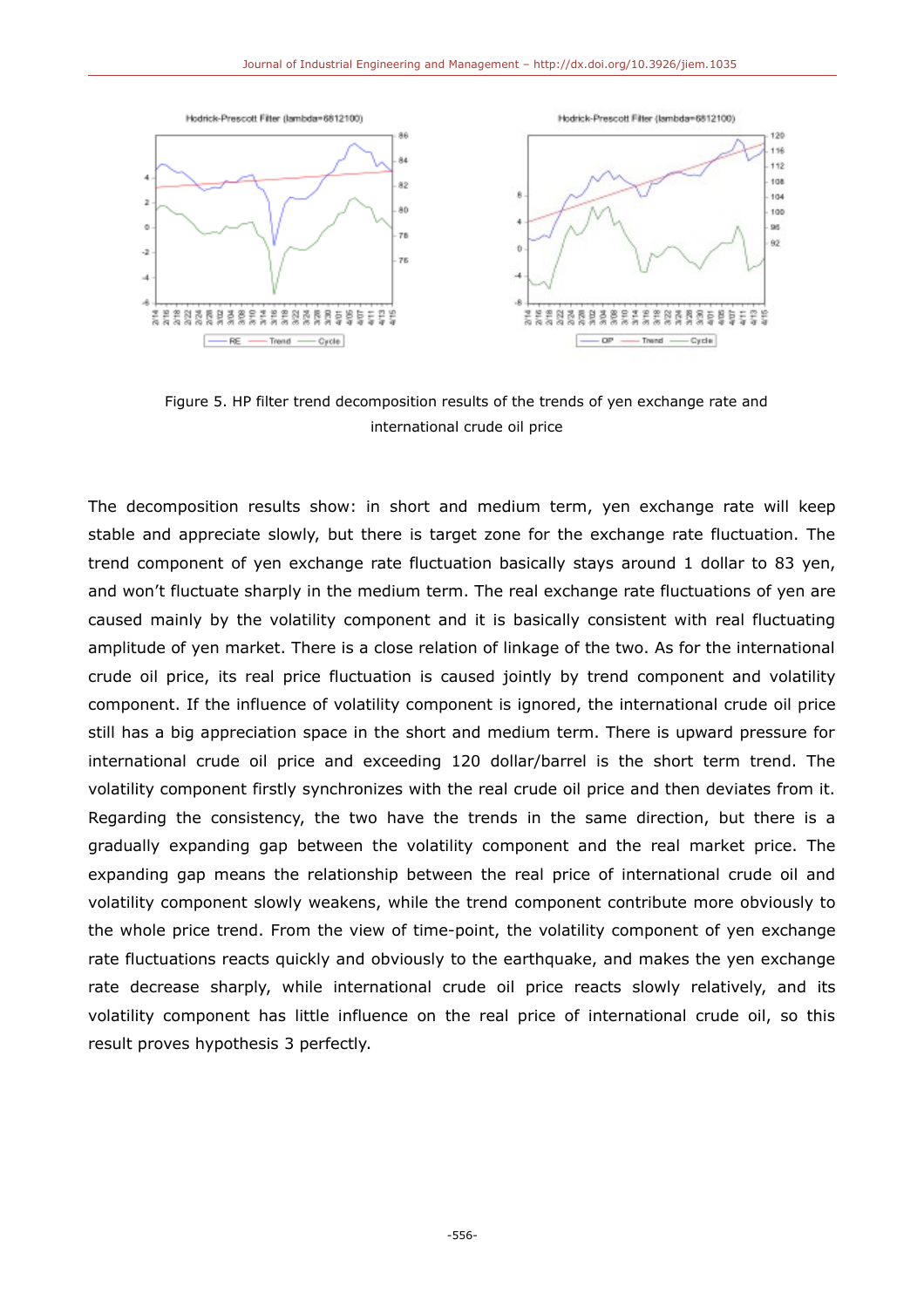#### **5. Conclusions**

This paper studies the influence of yen appreciation on international crude oil price changes around Japan's earthquake by empirical analysis of international crude oil price fluctuations and yen exchange rate changes. The results of empirical study find that: in the period around Japan's earthquake, yen exchange rate changes have a powerful positive impact on the fluctuations of international crude oil price. 13.54% of the international crude oil price fluctuations are directly caused by yen exchange rate fluctuations. There is upward pressure for international crude oil price in the short and medium term. The impact of international crude oil price fluctuations on yen exchange rate fluctuations is a long-term, stable and positive one, but its percent in the whole deviation of yen exchange rate fluctuations is negligible. There is a relatively stable target zone for yen exchange rate in the medium and long term and the rate won't fluctuate sharply. Generally Japan's earthquake didn't produce serious impacts on international crude oil price, while had great short-term impact on yen exchange rate, which was reflected in the change of volatility component of HP trend decomposition results. As economic globalization goes deeper, the influence of natural disasters on international financial market and world economy will become more and more obvious. It has a great revelatory meaning to studying further each kind of natural disaster's impacts on international financial market and world economics.

#### **Acknowledgments**

The writing of this paper has been supported by the major special projects of the Ministry of Education "Industrial safety engineering research" (item number: 239010522) and the special projects of the Ministry of Education "Research of Chinese credit rating system" (item number: 239005522).

#### **References**

- Albala, B. (1993). *Political Economy of Large Natural Disasters: with Special Reference to Developing Countries*. Oxford; UK: Clarendon Press.
- Benson, C. (1997). *The Economic Impact of Natural Disasters in Fiji*. Working Paper 97, Overseas Development Institute, 1997.
- Brannen, T.R. (1954). Economics aspects of the Waco, Texas Disater of May 11, 1953. *Research Report of Department of Sociology*, University of Texas, 1954(2), 1-40.